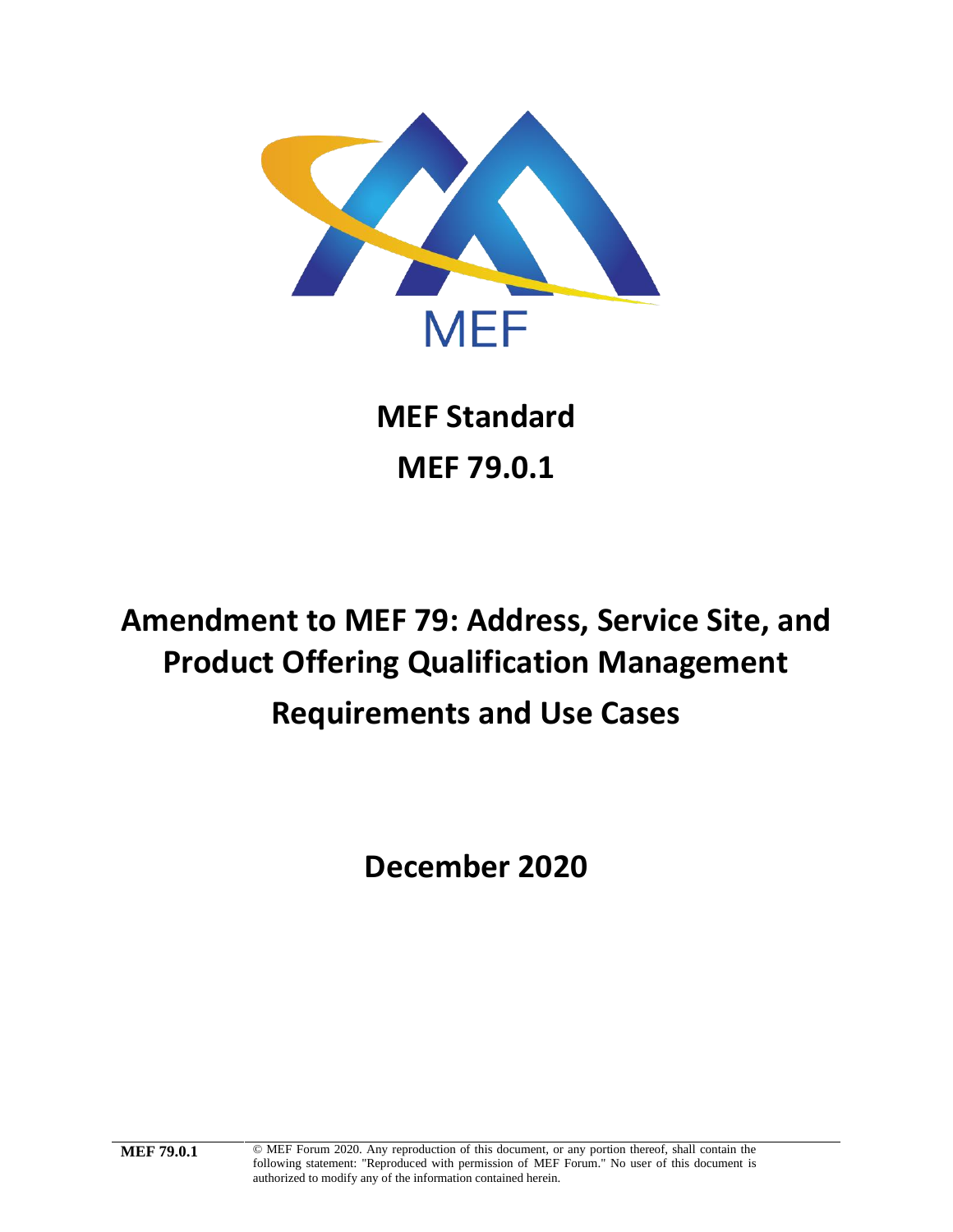#### Disclaimer

© MEF Forum 2020. All Rights Reserved.

The information in this publication is freely available for reproduction and use by any recipient and is believed to be accurate as of its publication date. Such information is subject to change without notice and MEF Forum (MEF) is not responsible for any errors. MEF does not assume responsibility to update or correct any information in this publication. No representation or warranty, expressed or implied, is made by MEF concerning the completeness, accuracy, or applicability of any information contained herein and no liability of any kind shall be assumed by MEF as a result of reliance upon such information.

The information contained herein is intended to be used without modification by the recipient or user of this document. MEF is not responsible or liable for any modifications to this document made by any other party.

The receipt or any use of this document or its contents does not in any way create, by implication or otherwise:

- a) any express or implied license or right to or under any patent, copyright, trademark or trade secret rights held or claimed by any MEF member which are or may be associated with the ideas, techniques, concepts or expressions contained herein; nor
- b) any warranty or representation that any MEF members will announce any product(s) and/or service(s) related thereto, or if such announcements are made, that such announced product(s) and/or service(s) embody any or all of the ideas, technologies, or concepts contained herein; nor
- c) any form of relationship between any MEF member and the recipient or user of this document.

Implementation or use of specific MEF standards, specifications, or recommendations will be voluntary, and no Member shall be obliged to implement them by virtue of participation in MEF Forum. MEF is a non-profit international organization to enable the development and worldwide adoption of agile, assured and orchestrated network services. MEF does not, expressly or otherwise, endorse or promote any specific products or services.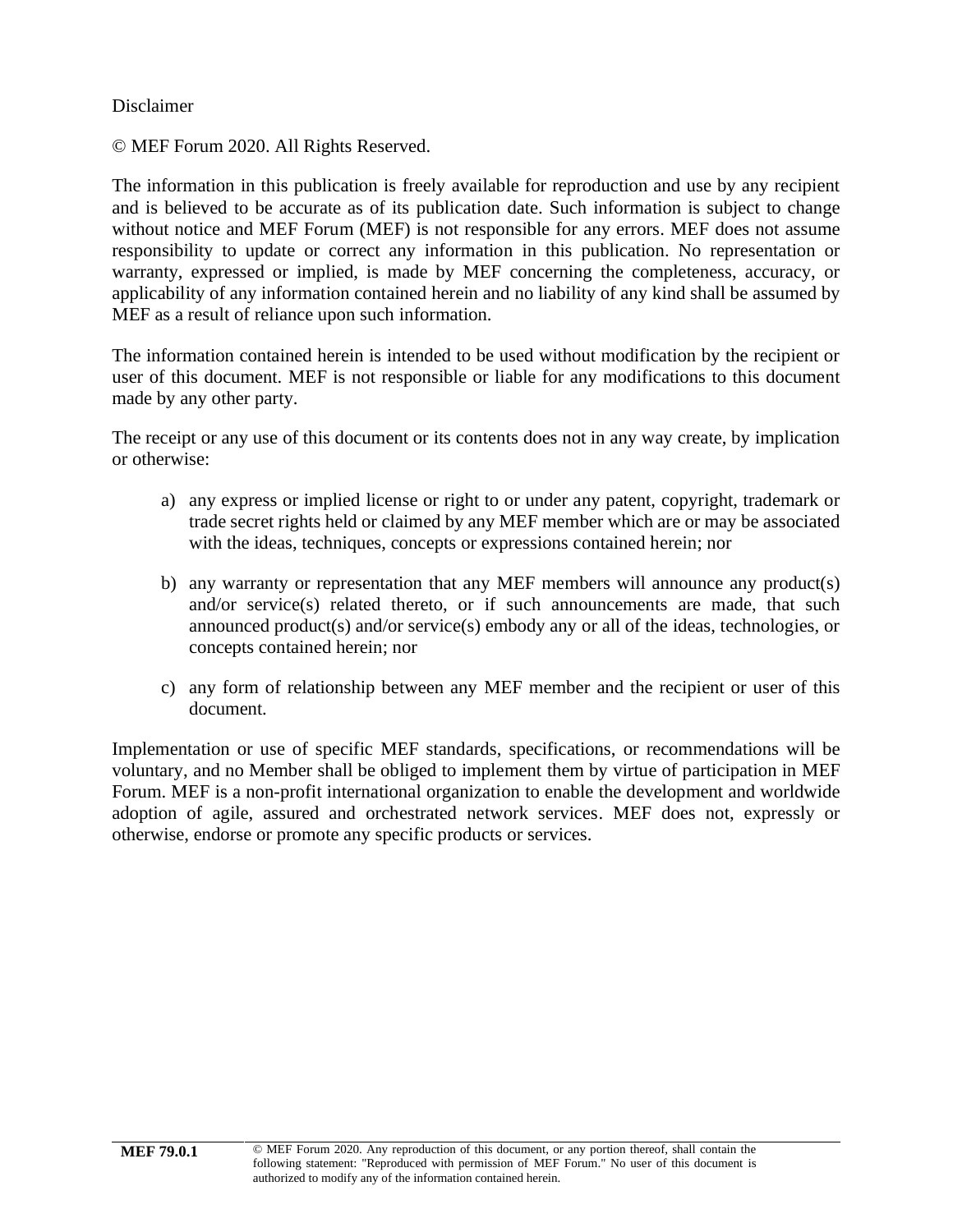

**[Requirements and Use Cases](#page-0-0)**

## **Table of Contents**

| $1 \quad$               |  |
|-------------------------|--|
| $\overline{2}$          |  |
| $\mathbf{3}$            |  |
| $\overline{\mathbf{4}}$ |  |
| $5^{\circ}$             |  |
| 6                       |  |
| $7^{\circ}$             |  |
| 8                       |  |
| 9                       |  |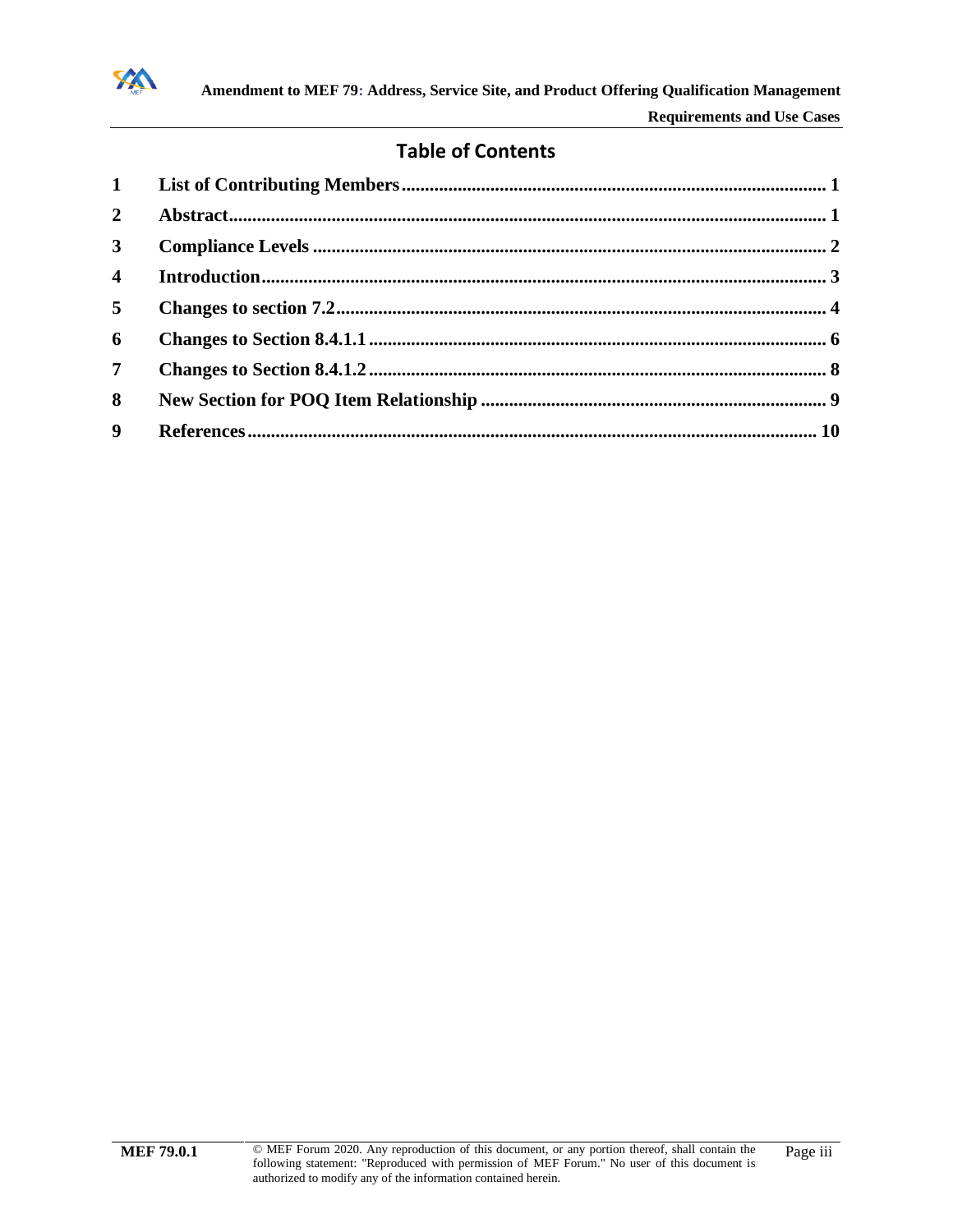

**[Requirements and Use Cases](#page-0-0)**

## **List of Tables**

|--|--|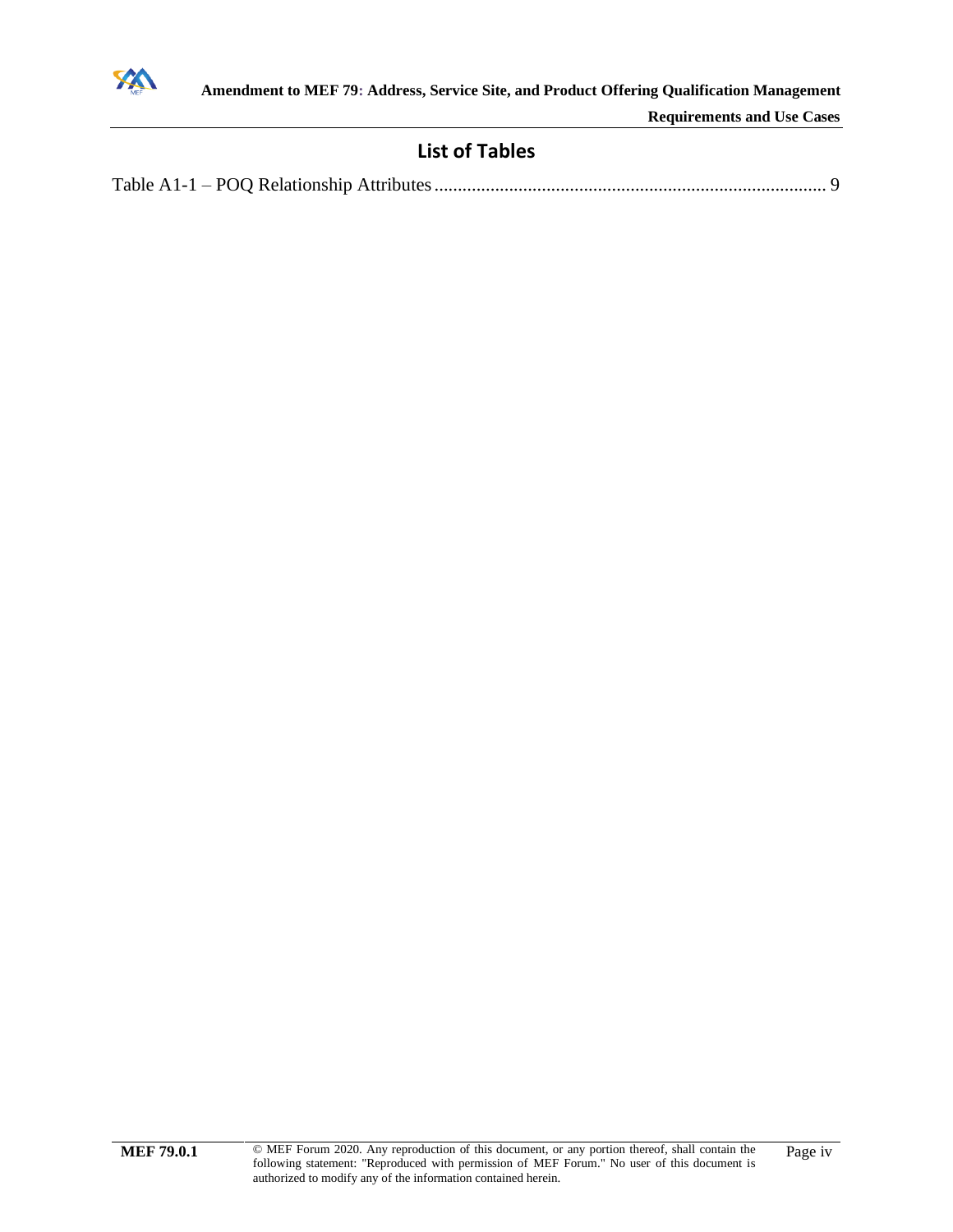

### <span id="page-4-0"></span>**1 List of Contributing Members**

The following members of the MEF participated in the development of this document and have requested to be included in this list.

| <b>Member Company</b>        |  |  |
|------------------------------|--|--|
| AT&T                         |  |  |
| Cisco                        |  |  |
| Colt                         |  |  |
| Futurewei                    |  |  |
| Orange                       |  |  |
| <b>PCCW Global Limited</b>   |  |  |
| Proximus Carrier & Wholesale |  |  |
| Solutions                    |  |  |
| Spirent                      |  |  |

**Table 1 - Contributing Member Companies**

## <span id="page-4-1"></span>**2 Abstract**

This document addresses two major issues that have been identified in MEF 7[9\[3\].](#page-13-1) The first is to clarify that the Buyer may provide a list of Products for each Product Relationship in the Create POQ Request.

Multiple Product Identifiers with the same Relationship Nature may be specified by the Buyer using the Related Product Identifier attribute. As an example, the Buyer submits a POQ Request for a Product that requires an interconnection between Buyer and Seller. The POQ Request may contain the Product Identifier for one or more interconnections. The Seller returns the best result for the POQ Request over any of the Related Product Identifiers. They Buyer includes one of the Related Product Identifiers in the Order Request if they place an order based on this POQ. If none of the Related Product Identifiers from the POQ are included in the Order Request, the Seller may reject the Order Request.

The second issue involves the way that relationships are described among POQ Items and between POQ Items and Products. The current method as defined in MEF 7[9\[3\]](#page-13-1) uses one POQ Item attribute, called Product Relationship, to reflect all relationships. This is being changed to two POQ Item attributes, POQ Item Relationship and Product Relationship. This will allow specific rules to be in place that place limits on the relationship between two POQ Items or between a POQ Item and an existing Product ID.

Note: Product specific attributes and the use of placeholders or ignoring values are addressed in the Product Specification and not within this document.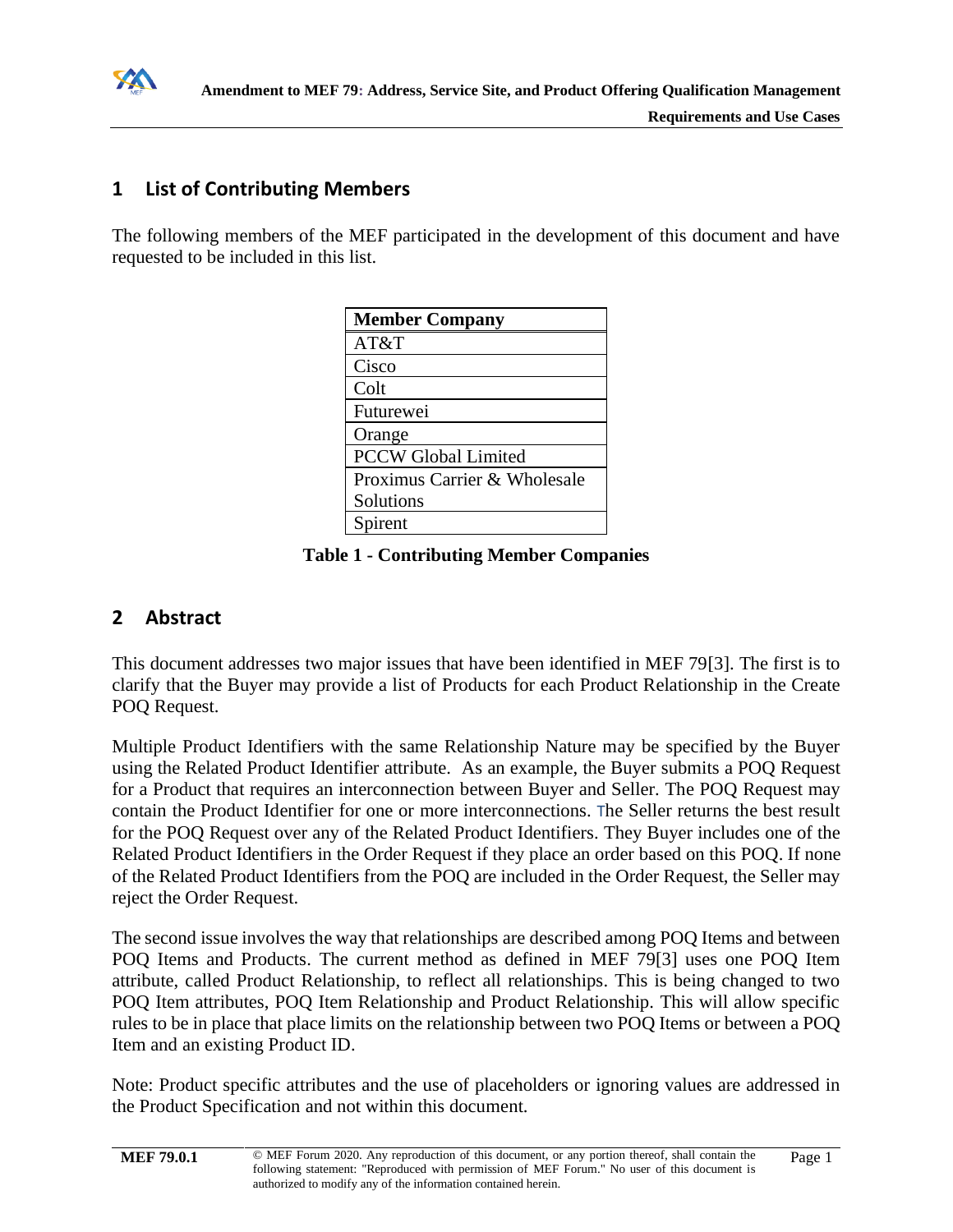

#### <span id="page-5-0"></span>**3 Compliance Levels**

The key words "**MUST**", "**MUST NOT**", "**REQUIRED**", "**SHALL**", "**SHALL NOT**", "**SHOULD**", "**SHOULD NOT**", "**RECOMMENDED**", "**NOT RECOMMENDED**", "**MAY**", and "**OPTIONAL**" in this document are to be interpreted as described in BCP 14 (RFC 2119 [\[1\],](#page-13-2) RFC 8174 [\[2\]\)](#page-13-3) when, and only when, they appear in all capitals, as shown here. All key words must be in bold text.

Items that are **REQUIRED** (contain the words **MUST** or **MUST NOT**) are labeled as **[Rx]** for required. Items that are **RECOMMENDED** (contain the words **SHOULD** or **SHOULD NOT**) are labeled as **[Dx]** for desirable. Items that are **OPTIONAL** (contain the words **MAY** or **OPTIONAL**) are labeled as **[Ox]** for optional**.**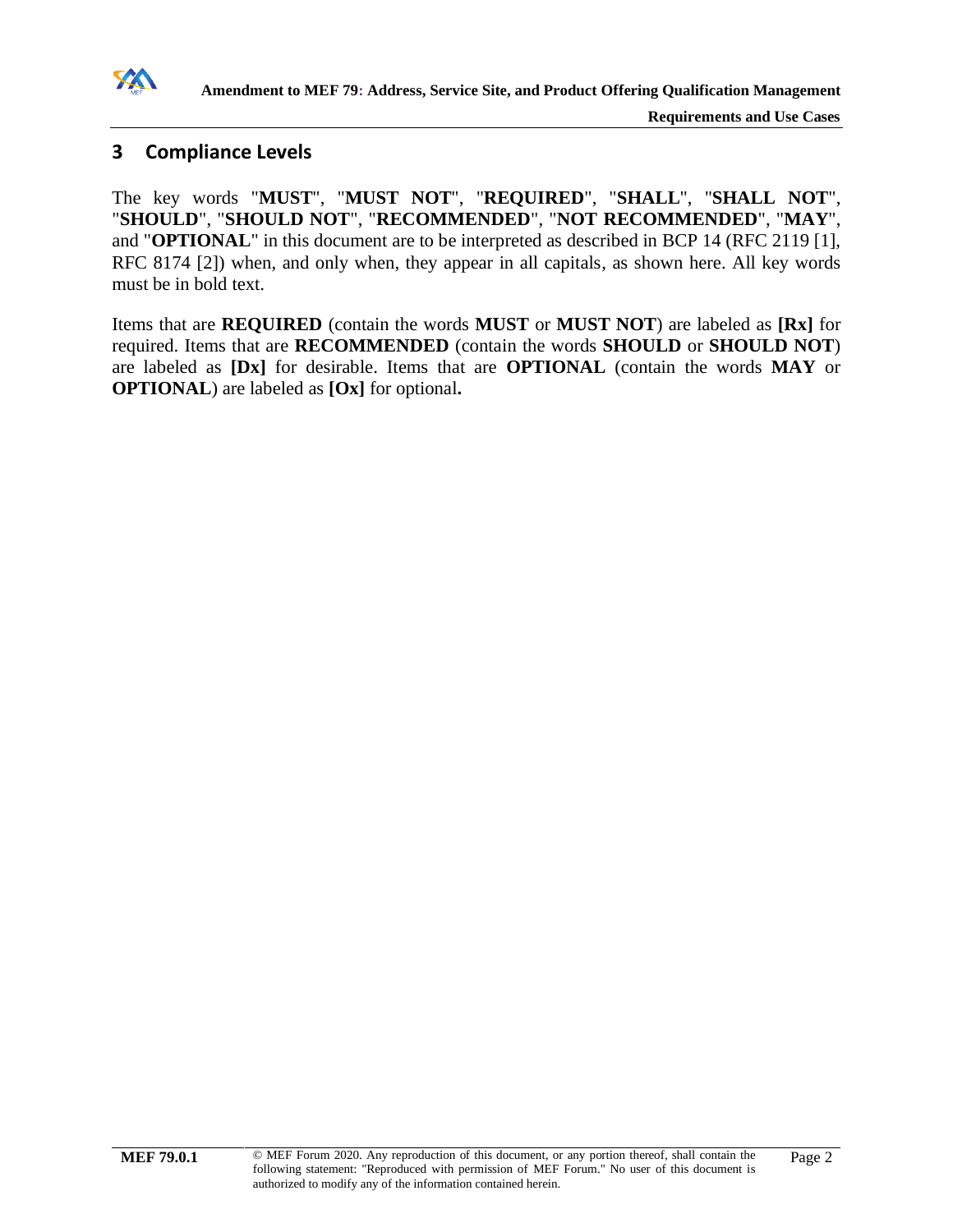

## <span id="page-6-0"></span>**4 Introduction**

This document addresses two major issues that have been identified in MEF 7[9\[3\].](#page-13-1) The first is to clarify that Multiple Product Identifiers with the same Relationship Nature may be specified by the Buyer using the Related Product Identifier attribute. As an example, the Buyer submits a POQ Request for a Product that requires an interconnection between Buyer and Seller. The POQ Request may contain the Product Identifier for one or more interconnections. The Seller returns the best result for the POQ Request over any of the Related Product Identifiers. The Buyer includes one of the Related Product Identifiers in the Order Request if they place an order based on this POQ. If none of the Related Product Identifiers from the POQ are included in the Order Request, the Seller may reject the Order Request.

Updates to the following sections in MEF 7[9\[3\]](#page-13-1) are included to address this issue:

- Use Case 6 to allow the Buyer to specify multiple candidate Products as defined in the Product Specification.
- Section 8.4.1.1 Buyer Specification of POQ Items

The second issue involves the way that relationships are described among POQ Items and between POQ Items and Products. The current method as defined in MEF 79 [\[3\]](#page-13-1) uses one POQ Item attribute, called Product Relationship, to reflect all relationships. This is being changed to two POQ Item attributes, POQ Item Relationship and Product Relationship. This will allow specific rules to be in place that place limits on the relationship between two POQ Items or between a POQ Item and an existing Product ID. Updates to the following sections in MEF 7[9\[3\]](#page-13-1) are included to address this issue:

- Section 8.4.1.1 to change Product Relationship attribute to only address existing Products
- Add an POQ Item Relationship attribute to Section 8.4.1.1 that is used to reflect a relationship to another POQ Item
- Update Section 8.4.1.2 to eliminate mention of POQ Item
- Add section 8.4.1.3 after 8.4.1.2 covering POQ Item Relationship detail

In this amendment, changes are shown as follows:

- Instructions for how to apply the amendment are shown in *blue italics*
- In content modified by the amendment, text to be removed is shown with red strikethrough
- In content modified by the amendment, text to be added is shown in red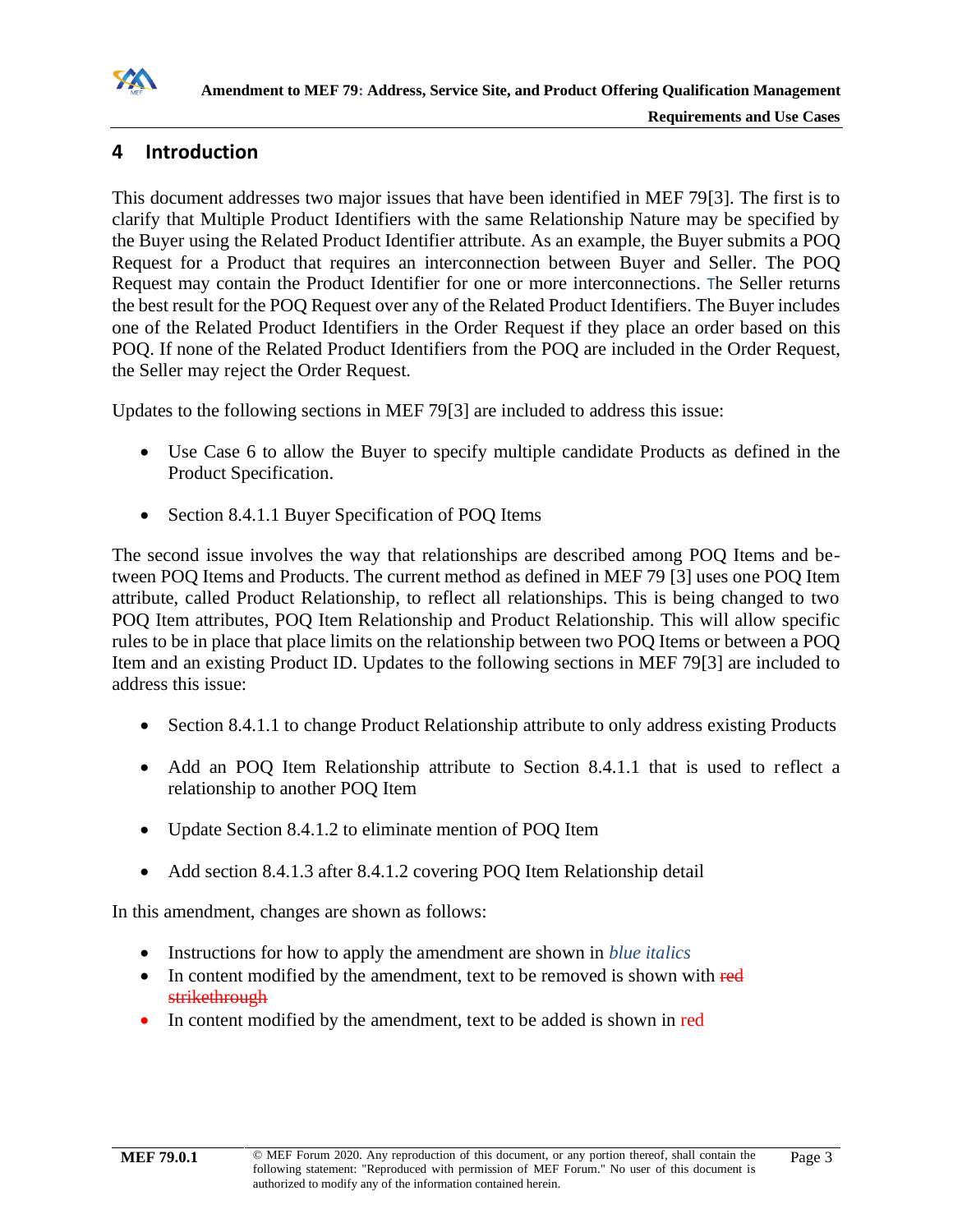

# <span id="page-7-0"></span>**5 Changes to section 7.2**

*Replace Table 9 with the table below.*

| <b>Field</b>         | <b>Description</b>                                                                                                                                                                                                                                                                                                                                                                                                                                                                                                                                                                                                                                                                                                                                                                                                                                                                                                                                                                                                                                                                                                                                                                                                                                                                                                                                                                                                                                                                                                                                                                                                                                                                                                                          |  |  |
|----------------------|---------------------------------------------------------------------------------------------------------------------------------------------------------------------------------------------------------------------------------------------------------------------------------------------------------------------------------------------------------------------------------------------------------------------------------------------------------------------------------------------------------------------------------------------------------------------------------------------------------------------------------------------------------------------------------------------------------------------------------------------------------------------------------------------------------------------------------------------------------------------------------------------------------------------------------------------------------------------------------------------------------------------------------------------------------------------------------------------------------------------------------------------------------------------------------------------------------------------------------------------------------------------------------------------------------------------------------------------------------------------------------------------------------------------------------------------------------------------------------------------------------------------------------------------------------------------------------------------------------------------------------------------------------------------------------------------------------------------------------------------|--|--|
| Use Case Number      | 6                                                                                                                                                                                                                                                                                                                                                                                                                                                                                                                                                                                                                                                                                                                                                                                                                                                                                                                                                                                                                                                                                                                                                                                                                                                                                                                                                                                                                                                                                                                                                                                                                                                                                                                                           |  |  |
| <b>Use Case Name</b> | <b>Create Product Offering Qualification</b>                                                                                                                                                                                                                                                                                                                                                                                                                                                                                                                                                                                                                                                                                                                                                                                                                                                                                                                                                                                                                                                                                                                                                                                                                                                                                                                                                                                                                                                                                                                                                                                                                                                                                                |  |  |
| Description          | A request initiated by the Buyer to determine whether the Seller can<br>feasibly deliver a particular Product (or Products), and where<br>applicable to a specific set of geographic locations. The Seller also<br>provides estimated time intervals to complete these deliveries.                                                                                                                                                                                                                                                                                                                                                                                                                                                                                                                                                                                                                                                                                                                                                                                                                                                                                                                                                                                                                                                                                                                                                                                                                                                                                                                                                                                                                                                          |  |  |
| Actors               | Buyer/Seller                                                                                                                                                                                                                                                                                                                                                                                                                                                                                                                                                                                                                                                                                                                                                                                                                                                                                                                                                                                                                                                                                                                                                                                                                                                                                                                                                                                                                                                                                                                                                                                                                                                                                                                                |  |  |
| Pre-Conditions       | The Buyer may know the Address Identifier and/or the Service Site<br>Identifier (typically based on previously executed Validate Address<br>or Retrieve Service Site List Operations) though this is not<br>mandatory.                                                                                                                                                                                                                                                                                                                                                                                                                                                                                                                                                                                                                                                                                                                                                                                                                                                                                                                                                                                                                                                                                                                                                                                                                                                                                                                                                                                                                                                                                                                      |  |  |
| Process Steps        | 1. The Buyer sends a Create Product Offering Qualification<br>request to the Seller. This request contains one or more POQ<br>Items, each of which specifies one of the Seller's Product<br>Offerings (e.g., a UNI), the location in which it is to be<br>installed if applicable (e.g., at a Service Site identified by a<br>particular Service Site Identifier), and/or associations with<br>other Products if applicable (e.g., an Access E-Line Product<br>connected to a particular UNI and ENNI). The Buyer also<br>includes other information in the request such as expected<br>response time. In some cases, the Buyer can specify<br>associations with multiple candidate Products. In this case,<br>the Seller processes the list as described in the Product<br>Specification. In the example above, the Buyer may include a<br>list of ENNIs between the Buyer and Seller as associated<br>Products. The ENNIs in the list might need to all be in the<br>same Geographic Area as defined by the Seller (same city,<br>same county, etc.). The Seller uses any of the ENNIs in the<br>list to respond to the POQ Request.<br>If the Seller is using the Deferred Response pattern to respond<br>2.<br>to this POQ, they return an acknowledgement of the request<br>as well as a unique POQ Identifier. At this point, this Use<br>Case concludes while the Seller works to complete the POQ.<br>3. If the Seller is using the Immediate Response pattern to<br>respond to this POQ, the Seller determines, for each POQ<br>Item, if they can feasibly deliver the Product configuration<br>requested.<br>If the Seller is highly confident they can service the request,<br>they return a response with confidence = "GREEN". |  |  |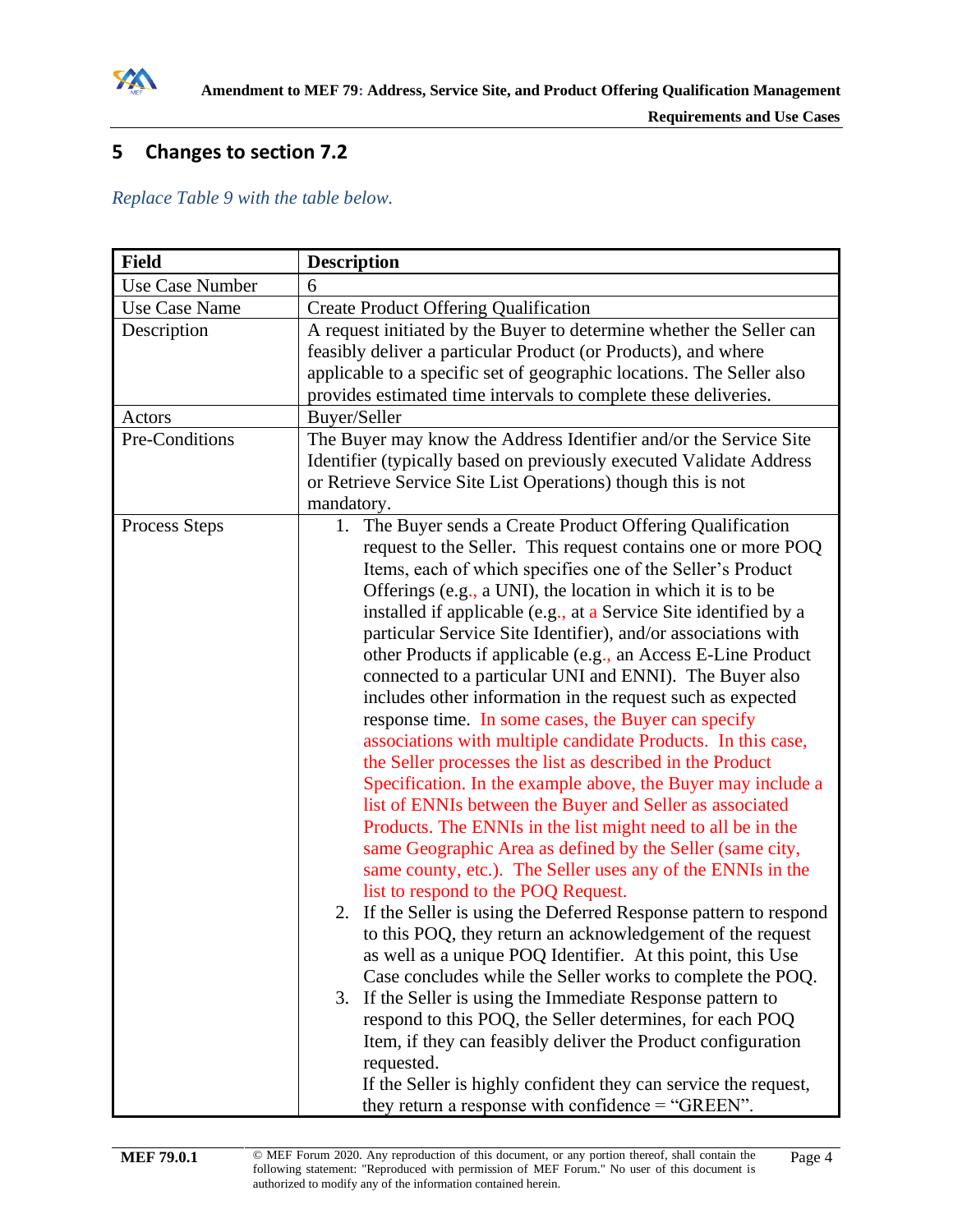

|                          | If the Seller believes they can deliver the Product but is not             |  |  |
|--------------------------|----------------------------------------------------------------------------|--|--|
|                          | highly confident, they return a response with                              |  |  |
|                          | confidence="YELLOW". In addition, if the Seller is highly                  |  |  |
|                          | confident that they can deliver one or more substitute Product             |  |  |
|                          | configurations (e.g., of lower bandwidth), they may specify                |  |  |
|                          | the details of these alternate Products.                                   |  |  |
|                          | If the Seller cannot service the request, they return a response           |  |  |
|                          | with confidence $=$ "RED". In addition, if the Seller is highly            |  |  |
|                          | confident that they can deliver one or more substitute Product             |  |  |
|                          | configurations (e.g., of lower bandwidth), they may specify                |  |  |
|                          | the details of these alternate Products.                                   |  |  |
|                          | 4. The Seller also returns a POQ Identifier, which is unique               |  |  |
|                          | within this Seller.                                                        |  |  |
|                          | The Seller also returns a best-case time interval to deliver this          |  |  |
|                          | Product upon receipt of an order.                                          |  |  |
| Post-Conditions          | If the Seller provided an Immediate Response, the Buyer has received       |  |  |
|                          | a response with a Product Offering Qualification and therefore knows       |  |  |
|                          | if the Seller can fulfill the request. If the Seller is using the Deferred |  |  |
|                          | Response pattern, the Seller has acknowledged the POQ to the Buyer         |  |  |
|                          | and the Buyer is aware of the unique POQ Identifier to be used in          |  |  |
|                          | other Use Cases.                                                           |  |  |
| <b>Alternative Paths</b> | The Seller returns an error message if an error is encountered that        |  |  |
|                          | prevents the Seller from processing the request.                           |  |  |
|                          | If, when using the Immediate Response pattern, there are any issues        |  |  |
|                          | with the Product, Product Offering or Product Specification                |  |  |
|                          | requested, an error is returned.                                           |  |  |
|                          | If, when using the Immediate Response pattern, there are any issues        |  |  |
|                          | with the location specified, an error will be returned.                    |  |  |
|                          | If, when using the Immediate Response pattern, there are any issues        |  |  |
|                          | with related Products referenced in the POQ Item (e.g., If an Access       |  |  |
|                          | E-Line is to terminate on a specified ENNI that does not exist or is       |  |  |
|                          | not in an appropriate state), an error will be returned.                   |  |  |
| <b>Business Process</b>  | MEF 50.1 Lead-Response-to-Contract                                         |  |  |

|  |  |  |  | Table 9 – Create Product Offering Qualification |
|--|--|--|--|-------------------------------------------------|
|--|--|--|--|-------------------------------------------------|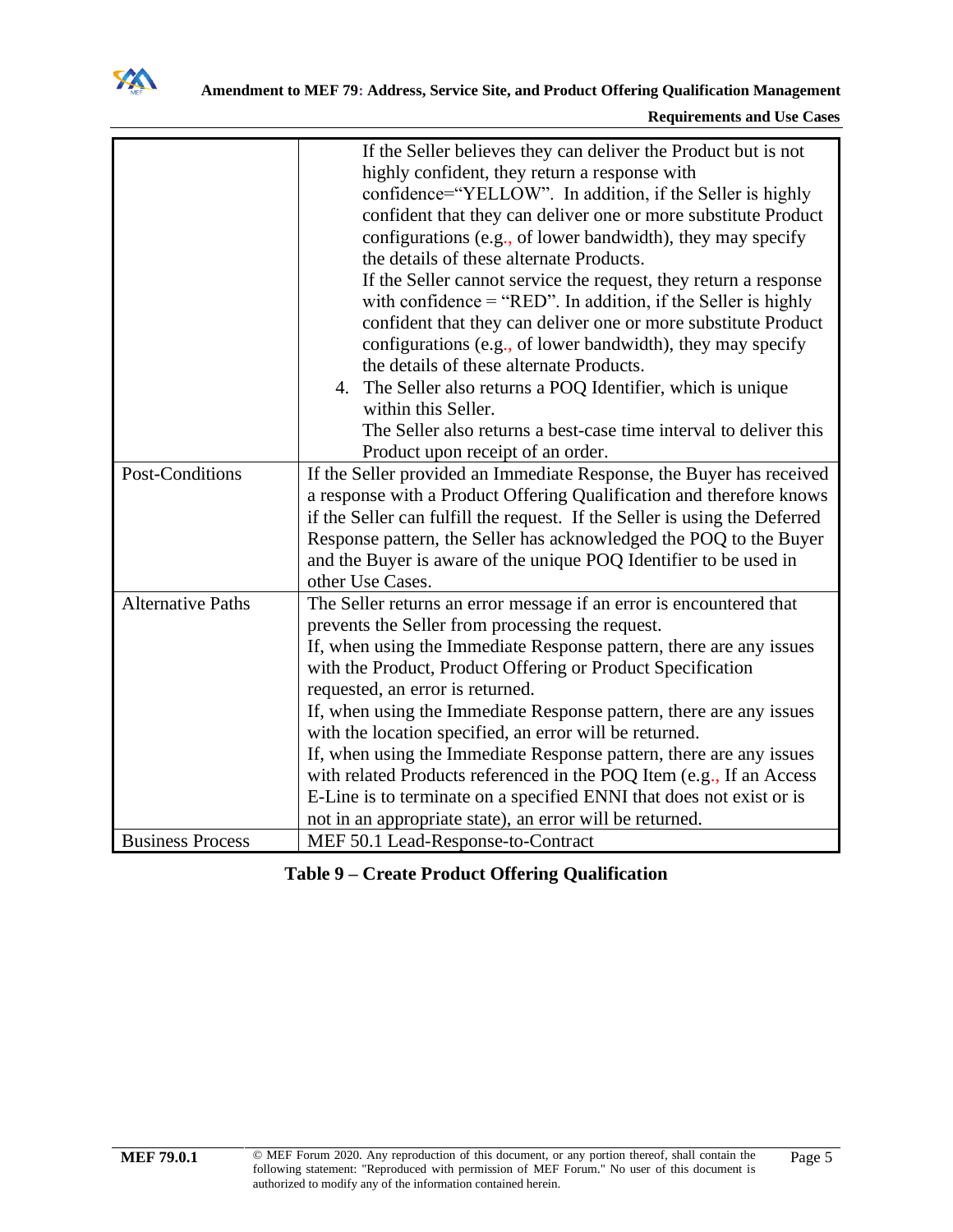

# <span id="page-9-0"></span>**6 Changes to Section 8.4.1.1**

*Replace Table 21 with the table below.*

| <b>Buyer POQ Item Attributes</b><br>Product Offering Qualification Item<br>An identifier for this POQ item,<br><b>String</b><br>Identifier<br>which is unique within this POQ.<br>POQ Activity<br>The activity associated with this<br>String that is one of:<br>POQ item. INSTALL means that<br>• INSTALL<br>this POQ Item being evaluated is a<br><b>CHANGE</b><br>completely new deployment.<br><b>DISCONNECT</b><br>$\bullet$<br>CHANGE means that this is a<br>change to an existing Product (e.g.,<br>to increase the bandwidth).<br>DISCONNECT means this is an<br>evaluation of feasibility of<br>disconnecting an existing Product<br>(e.g., may not be feasible to<br>disconnect a UNI without first<br>disconnecting attached Access E-<br>Lines)<br>The identifier of an in-service<br>Product Identifier<br>String<br>Product that an activity is being<br>performed on. This field is only<br>populated if an activity is being<br>performed on (e.g., CHANGE or<br>DISCONNECT in POQ Activity<br>attribute) an existing Product.<br>Product Offering Identifier<br>The identifier for a particular<br>String<br>Product Offering associated with<br>this POQ Item. This identifier is<br>unique to the Seller and is<br>established between the Buyer and<br>Seller prior to issuing any POQ<br>requests.<br><b>Product Specific Attributes</b><br>The technical attributes for the<br>For further study.<br>Product that would be delivered to<br>fulfill this POQ Item. This<br>essentially specifies the values for<br>attributes defined in the Product<br>Specification. The detail of the<br>Product Specification is for further<br>study.<br>A list of other POQ Items in this<br><b>Product Relationships</b><br>A list of Product Relationships as<br>defined in section 8.4.1.2<br>POQ or existing Products that are<br>related to the Product that will be<br>delivered to fulfill this POQ Item.<br><b>POQ Item Relationships</b><br>A list of POQ Item Relationships as<br>A list of other POQ Items in this<br>POQ that are related to the Product<br>defined in section 8.4.1.3 | <b>Attribute</b> | <b>Description</b>                     | <b>Type</b> |  |  |  |
|----------------------------------------------------------------------------------------------------------------------------------------------------------------------------------------------------------------------------------------------------------------------------------------------------------------------------------------------------------------------------------------------------------------------------------------------------------------------------------------------------------------------------------------------------------------------------------------------------------------------------------------------------------------------------------------------------------------------------------------------------------------------------------------------------------------------------------------------------------------------------------------------------------------------------------------------------------------------------------------------------------------------------------------------------------------------------------------------------------------------------------------------------------------------------------------------------------------------------------------------------------------------------------------------------------------------------------------------------------------------------------------------------------------------------------------------------------------------------------------------------------------------------------------------------------------------------------------------------------------------------------------------------------------------------------------------------------------------------------------------------------------------------------------------------------------------------------------------------------------------------------------------------------------------------------------------------------------------------------------------------------------------------------------------------------------------------------------------------------------|------------------|----------------------------------------|-------------|--|--|--|
|                                                                                                                                                                                                                                                                                                                                                                                                                                                                                                                                                                                                                                                                                                                                                                                                                                                                                                                                                                                                                                                                                                                                                                                                                                                                                                                                                                                                                                                                                                                                                                                                                                                                                                                                                                                                                                                                                                                                                                                                                                                                                                                |                  |                                        |             |  |  |  |
|                                                                                                                                                                                                                                                                                                                                                                                                                                                                                                                                                                                                                                                                                                                                                                                                                                                                                                                                                                                                                                                                                                                                                                                                                                                                                                                                                                                                                                                                                                                                                                                                                                                                                                                                                                                                                                                                                                                                                                                                                                                                                                                |                  |                                        |             |  |  |  |
|                                                                                                                                                                                                                                                                                                                                                                                                                                                                                                                                                                                                                                                                                                                                                                                                                                                                                                                                                                                                                                                                                                                                                                                                                                                                                                                                                                                                                                                                                                                                                                                                                                                                                                                                                                                                                                                                                                                                                                                                                                                                                                                |                  |                                        |             |  |  |  |
|                                                                                                                                                                                                                                                                                                                                                                                                                                                                                                                                                                                                                                                                                                                                                                                                                                                                                                                                                                                                                                                                                                                                                                                                                                                                                                                                                                                                                                                                                                                                                                                                                                                                                                                                                                                                                                                                                                                                                                                                                                                                                                                |                  |                                        |             |  |  |  |
|                                                                                                                                                                                                                                                                                                                                                                                                                                                                                                                                                                                                                                                                                                                                                                                                                                                                                                                                                                                                                                                                                                                                                                                                                                                                                                                                                                                                                                                                                                                                                                                                                                                                                                                                                                                                                                                                                                                                                                                                                                                                                                                |                  |                                        |             |  |  |  |
|                                                                                                                                                                                                                                                                                                                                                                                                                                                                                                                                                                                                                                                                                                                                                                                                                                                                                                                                                                                                                                                                                                                                                                                                                                                                                                                                                                                                                                                                                                                                                                                                                                                                                                                                                                                                                                                                                                                                                                                                                                                                                                                |                  |                                        |             |  |  |  |
|                                                                                                                                                                                                                                                                                                                                                                                                                                                                                                                                                                                                                                                                                                                                                                                                                                                                                                                                                                                                                                                                                                                                                                                                                                                                                                                                                                                                                                                                                                                                                                                                                                                                                                                                                                                                                                                                                                                                                                                                                                                                                                                |                  |                                        |             |  |  |  |
|                                                                                                                                                                                                                                                                                                                                                                                                                                                                                                                                                                                                                                                                                                                                                                                                                                                                                                                                                                                                                                                                                                                                                                                                                                                                                                                                                                                                                                                                                                                                                                                                                                                                                                                                                                                                                                                                                                                                                                                                                                                                                                                |                  |                                        |             |  |  |  |
|                                                                                                                                                                                                                                                                                                                                                                                                                                                                                                                                                                                                                                                                                                                                                                                                                                                                                                                                                                                                                                                                                                                                                                                                                                                                                                                                                                                                                                                                                                                                                                                                                                                                                                                                                                                                                                                                                                                                                                                                                                                                                                                |                  |                                        |             |  |  |  |
|                                                                                                                                                                                                                                                                                                                                                                                                                                                                                                                                                                                                                                                                                                                                                                                                                                                                                                                                                                                                                                                                                                                                                                                                                                                                                                                                                                                                                                                                                                                                                                                                                                                                                                                                                                                                                                                                                                                                                                                                                                                                                                                |                  |                                        |             |  |  |  |
|                                                                                                                                                                                                                                                                                                                                                                                                                                                                                                                                                                                                                                                                                                                                                                                                                                                                                                                                                                                                                                                                                                                                                                                                                                                                                                                                                                                                                                                                                                                                                                                                                                                                                                                                                                                                                                                                                                                                                                                                                                                                                                                |                  |                                        |             |  |  |  |
|                                                                                                                                                                                                                                                                                                                                                                                                                                                                                                                                                                                                                                                                                                                                                                                                                                                                                                                                                                                                                                                                                                                                                                                                                                                                                                                                                                                                                                                                                                                                                                                                                                                                                                                                                                                                                                                                                                                                                                                                                                                                                                                |                  |                                        |             |  |  |  |
|                                                                                                                                                                                                                                                                                                                                                                                                                                                                                                                                                                                                                                                                                                                                                                                                                                                                                                                                                                                                                                                                                                                                                                                                                                                                                                                                                                                                                                                                                                                                                                                                                                                                                                                                                                                                                                                                                                                                                                                                                                                                                                                |                  |                                        |             |  |  |  |
|                                                                                                                                                                                                                                                                                                                                                                                                                                                                                                                                                                                                                                                                                                                                                                                                                                                                                                                                                                                                                                                                                                                                                                                                                                                                                                                                                                                                                                                                                                                                                                                                                                                                                                                                                                                                                                                                                                                                                                                                                                                                                                                |                  |                                        |             |  |  |  |
|                                                                                                                                                                                                                                                                                                                                                                                                                                                                                                                                                                                                                                                                                                                                                                                                                                                                                                                                                                                                                                                                                                                                                                                                                                                                                                                                                                                                                                                                                                                                                                                                                                                                                                                                                                                                                                                                                                                                                                                                                                                                                                                |                  |                                        |             |  |  |  |
|                                                                                                                                                                                                                                                                                                                                                                                                                                                                                                                                                                                                                                                                                                                                                                                                                                                                                                                                                                                                                                                                                                                                                                                                                                                                                                                                                                                                                                                                                                                                                                                                                                                                                                                                                                                                                                                                                                                                                                                                                                                                                                                |                  |                                        |             |  |  |  |
|                                                                                                                                                                                                                                                                                                                                                                                                                                                                                                                                                                                                                                                                                                                                                                                                                                                                                                                                                                                                                                                                                                                                                                                                                                                                                                                                                                                                                                                                                                                                                                                                                                                                                                                                                                                                                                                                                                                                                                                                                                                                                                                |                  |                                        |             |  |  |  |
|                                                                                                                                                                                                                                                                                                                                                                                                                                                                                                                                                                                                                                                                                                                                                                                                                                                                                                                                                                                                                                                                                                                                                                                                                                                                                                                                                                                                                                                                                                                                                                                                                                                                                                                                                                                                                                                                                                                                                                                                                                                                                                                |                  |                                        |             |  |  |  |
|                                                                                                                                                                                                                                                                                                                                                                                                                                                                                                                                                                                                                                                                                                                                                                                                                                                                                                                                                                                                                                                                                                                                                                                                                                                                                                                                                                                                                                                                                                                                                                                                                                                                                                                                                                                                                                                                                                                                                                                                                                                                                                                |                  |                                        |             |  |  |  |
|                                                                                                                                                                                                                                                                                                                                                                                                                                                                                                                                                                                                                                                                                                                                                                                                                                                                                                                                                                                                                                                                                                                                                                                                                                                                                                                                                                                                                                                                                                                                                                                                                                                                                                                                                                                                                                                                                                                                                                                                                                                                                                                |                  |                                        |             |  |  |  |
|                                                                                                                                                                                                                                                                                                                                                                                                                                                                                                                                                                                                                                                                                                                                                                                                                                                                                                                                                                                                                                                                                                                                                                                                                                                                                                                                                                                                                                                                                                                                                                                                                                                                                                                                                                                                                                                                                                                                                                                                                                                                                                                |                  |                                        |             |  |  |  |
|                                                                                                                                                                                                                                                                                                                                                                                                                                                                                                                                                                                                                                                                                                                                                                                                                                                                                                                                                                                                                                                                                                                                                                                                                                                                                                                                                                                                                                                                                                                                                                                                                                                                                                                                                                                                                                                                                                                                                                                                                                                                                                                |                  |                                        |             |  |  |  |
|                                                                                                                                                                                                                                                                                                                                                                                                                                                                                                                                                                                                                                                                                                                                                                                                                                                                                                                                                                                                                                                                                                                                                                                                                                                                                                                                                                                                                                                                                                                                                                                                                                                                                                                                                                                                                                                                                                                                                                                                                                                                                                                |                  |                                        |             |  |  |  |
|                                                                                                                                                                                                                                                                                                                                                                                                                                                                                                                                                                                                                                                                                                                                                                                                                                                                                                                                                                                                                                                                                                                                                                                                                                                                                                                                                                                                                                                                                                                                                                                                                                                                                                                                                                                                                                                                                                                                                                                                                                                                                                                |                  |                                        |             |  |  |  |
|                                                                                                                                                                                                                                                                                                                                                                                                                                                                                                                                                                                                                                                                                                                                                                                                                                                                                                                                                                                                                                                                                                                                                                                                                                                                                                                                                                                                                                                                                                                                                                                                                                                                                                                                                                                                                                                                                                                                                                                                                                                                                                                |                  |                                        |             |  |  |  |
|                                                                                                                                                                                                                                                                                                                                                                                                                                                                                                                                                                                                                                                                                                                                                                                                                                                                                                                                                                                                                                                                                                                                                                                                                                                                                                                                                                                                                                                                                                                                                                                                                                                                                                                                                                                                                                                                                                                                                                                                                                                                                                                |                  |                                        |             |  |  |  |
|                                                                                                                                                                                                                                                                                                                                                                                                                                                                                                                                                                                                                                                                                                                                                                                                                                                                                                                                                                                                                                                                                                                                                                                                                                                                                                                                                                                                                                                                                                                                                                                                                                                                                                                                                                                                                                                                                                                                                                                                                                                                                                                |                  |                                        |             |  |  |  |
|                                                                                                                                                                                                                                                                                                                                                                                                                                                                                                                                                                                                                                                                                                                                                                                                                                                                                                                                                                                                                                                                                                                                                                                                                                                                                                                                                                                                                                                                                                                                                                                                                                                                                                                                                                                                                                                                                                                                                                                                                                                                                                                |                  |                                        |             |  |  |  |
|                                                                                                                                                                                                                                                                                                                                                                                                                                                                                                                                                                                                                                                                                                                                                                                                                                                                                                                                                                                                                                                                                                                                                                                                                                                                                                                                                                                                                                                                                                                                                                                                                                                                                                                                                                                                                                                                                                                                                                                                                                                                                                                |                  |                                        |             |  |  |  |
|                                                                                                                                                                                                                                                                                                                                                                                                                                                                                                                                                                                                                                                                                                                                                                                                                                                                                                                                                                                                                                                                                                                                                                                                                                                                                                                                                                                                                                                                                                                                                                                                                                                                                                                                                                                                                                                                                                                                                                                                                                                                                                                |                  |                                        |             |  |  |  |
|                                                                                                                                                                                                                                                                                                                                                                                                                                                                                                                                                                                                                                                                                                                                                                                                                                                                                                                                                                                                                                                                                                                                                                                                                                                                                                                                                                                                                                                                                                                                                                                                                                                                                                                                                                                                                                                                                                                                                                                                                                                                                                                |                  |                                        |             |  |  |  |
|                                                                                                                                                                                                                                                                                                                                                                                                                                                                                                                                                                                                                                                                                                                                                                                                                                                                                                                                                                                                                                                                                                                                                                                                                                                                                                                                                                                                                                                                                                                                                                                                                                                                                                                                                                                                                                                                                                                                                                                                                                                                                                                |                  |                                        |             |  |  |  |
|                                                                                                                                                                                                                                                                                                                                                                                                                                                                                                                                                                                                                                                                                                                                                                                                                                                                                                                                                                                                                                                                                                                                                                                                                                                                                                                                                                                                                                                                                                                                                                                                                                                                                                                                                                                                                                                                                                                                                                                                                                                                                                                |                  |                                        |             |  |  |  |
|                                                                                                                                                                                                                                                                                                                                                                                                                                                                                                                                                                                                                                                                                                                                                                                                                                                                                                                                                                                                                                                                                                                                                                                                                                                                                                                                                                                                                                                                                                                                                                                                                                                                                                                                                                                                                                                                                                                                                                                                                                                                                                                |                  |                                        |             |  |  |  |
|                                                                                                                                                                                                                                                                                                                                                                                                                                                                                                                                                                                                                                                                                                                                                                                                                                                                                                                                                                                                                                                                                                                                                                                                                                                                                                                                                                                                                                                                                                                                                                                                                                                                                                                                                                                                                                                                                                                                                                                                                                                                                                                |                  |                                        |             |  |  |  |
|                                                                                                                                                                                                                                                                                                                                                                                                                                                                                                                                                                                                                                                                                                                                                                                                                                                                                                                                                                                                                                                                                                                                                                                                                                                                                                                                                                                                                                                                                                                                                                                                                                                                                                                                                                                                                                                                                                                                                                                                                                                                                                                |                  |                                        |             |  |  |  |
|                                                                                                                                                                                                                                                                                                                                                                                                                                                                                                                                                                                                                                                                                                                                                                                                                                                                                                                                                                                                                                                                                                                                                                                                                                                                                                                                                                                                                                                                                                                                                                                                                                                                                                                                                                                                                                                                                                                                                                                                                                                                                                                |                  |                                        |             |  |  |  |
|                                                                                                                                                                                                                                                                                                                                                                                                                                                                                                                                                                                                                                                                                                                                                                                                                                                                                                                                                                                                                                                                                                                                                                                                                                                                                                                                                                                                                                                                                                                                                                                                                                                                                                                                                                                                                                                                                                                                                                                                                                                                                                                |                  |                                        |             |  |  |  |
|                                                                                                                                                                                                                                                                                                                                                                                                                                                                                                                                                                                                                                                                                                                                                                                                                                                                                                                                                                                                                                                                                                                                                                                                                                                                                                                                                                                                                                                                                                                                                                                                                                                                                                                                                                                                                                                                                                                                                                                                                                                                                                                |                  |                                        |             |  |  |  |
|                                                                                                                                                                                                                                                                                                                                                                                                                                                                                                                                                                                                                                                                                                                                                                                                                                                                                                                                                                                                                                                                                                                                                                                                                                                                                                                                                                                                                                                                                                                                                                                                                                                                                                                                                                                                                                                                                                                                                                                                                                                                                                                |                  |                                        |             |  |  |  |
|                                                                                                                                                                                                                                                                                                                                                                                                                                                                                                                                                                                                                                                                                                                                                                                                                                                                                                                                                                                                                                                                                                                                                                                                                                                                                                                                                                                                                                                                                                                                                                                                                                                                                                                                                                                                                                                                                                                                                                                                                                                                                                                |                  |                                        |             |  |  |  |
|                                                                                                                                                                                                                                                                                                                                                                                                                                                                                                                                                                                                                                                                                                                                                                                                                                                                                                                                                                                                                                                                                                                                                                                                                                                                                                                                                                                                                                                                                                                                                                                                                                                                                                                                                                                                                                                                                                                                                                                                                                                                                                                |                  |                                        |             |  |  |  |
|                                                                                                                                                                                                                                                                                                                                                                                                                                                                                                                                                                                                                                                                                                                                                                                                                                                                                                                                                                                                                                                                                                                                                                                                                                                                                                                                                                                                                                                                                                                                                                                                                                                                                                                                                                                                                                                                                                                                                                                                                                                                                                                |                  |                                        |             |  |  |  |
|                                                                                                                                                                                                                                                                                                                                                                                                                                                                                                                                                                                                                                                                                                                                                                                                                                                                                                                                                                                                                                                                                                                                                                                                                                                                                                                                                                                                                                                                                                                                                                                                                                                                                                                                                                                                                                                                                                                                                                                                                                                                                                                |                  | that will be delivered to fulfill this |             |  |  |  |
| POQ Item.                                                                                                                                                                                                                                                                                                                                                                                                                                                                                                                                                                                                                                                                                                                                                                                                                                                                                                                                                                                                                                                                                                                                                                                                                                                                                                                                                                                                                                                                                                                                                                                                                                                                                                                                                                                                                                                                                                                                                                                                                                                                                                      |                  |                                        |             |  |  |  |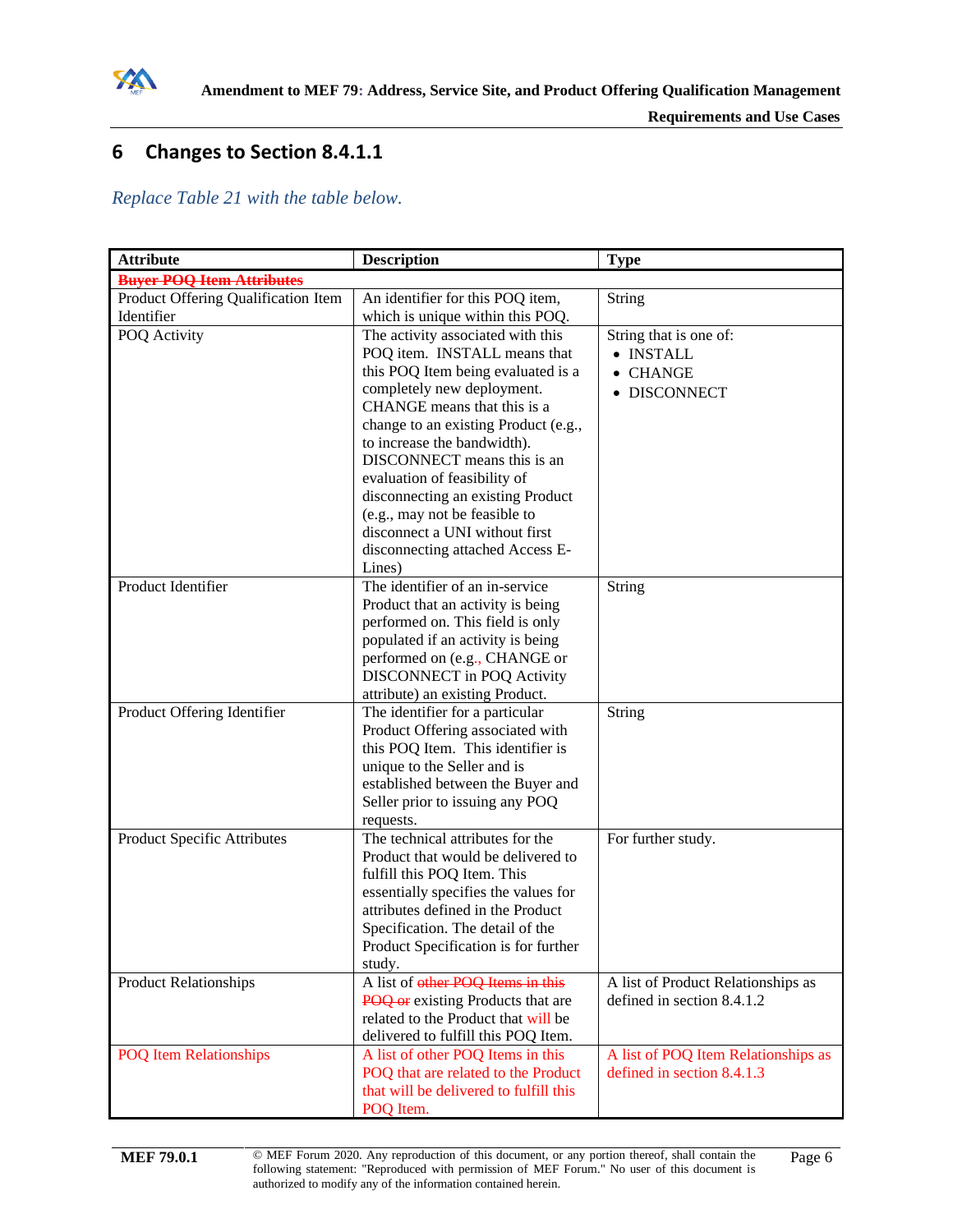

**Amendment to MEF 79: Address, Service Site, [and Product Offering Qualification Management](#page-0-0)**

**[Requirements and Use Cases](#page-0-0)**

| POQ Item Location Type    | The method used to describe the<br>location at which this POQ Item is<br>installed or is to be installed if this<br>POQ Item is to be installed at a<br>particular location. | String that is one of:<br>• SERVICE SITE IDENTIFIER<br>• FIELDED ADDRESS<br>• FORMATTED_ADDRESS<br>• GEOGRAPHIC POINT<br>• ADDRESS REFERENCE                                                                                     |
|---------------------------|------------------------------------------------------------------------------------------------------------------------------------------------------------------------------|----------------------------------------------------------------------------------------------------------------------------------------------------------------------------------------------------------------------------------|
| POQ Item Location         | The detailed location at which this<br>POO Item is installed or is to be<br>installed if this POQ Item is to be<br>installed at a particular location.                       | A Service Site Identifier, a Fielded<br>Address as defined in section 8.9.2,<br>a Formatted Address as defined in<br>8.9.3, a Global Address Reference<br>as described in 8.9.4 or a<br>Geographic Point as defined in<br>8.9.5. |
| POQ Item Location Contact | The person to call to get access to<br>this Service Site in case such access<br>is required to complete the<br>evaluation of this POQ Item.                                  | Contact information as described in<br>8.11.                                                                                                                                                                                     |

#### **Table 21 – Buyer POQ Item Attributes**

*Add the following requirements after paragraph and before R35.*

- **[A1-R1]** A relationship between the POQ Item and an existing Product **MUST** use the Product Relationships attribute to detail the relationship.
- **[A1-R2]** A relationship between the POQ Item and other POQ Items **MUST** use the POQ Item Relationships attribute to detail the relationship.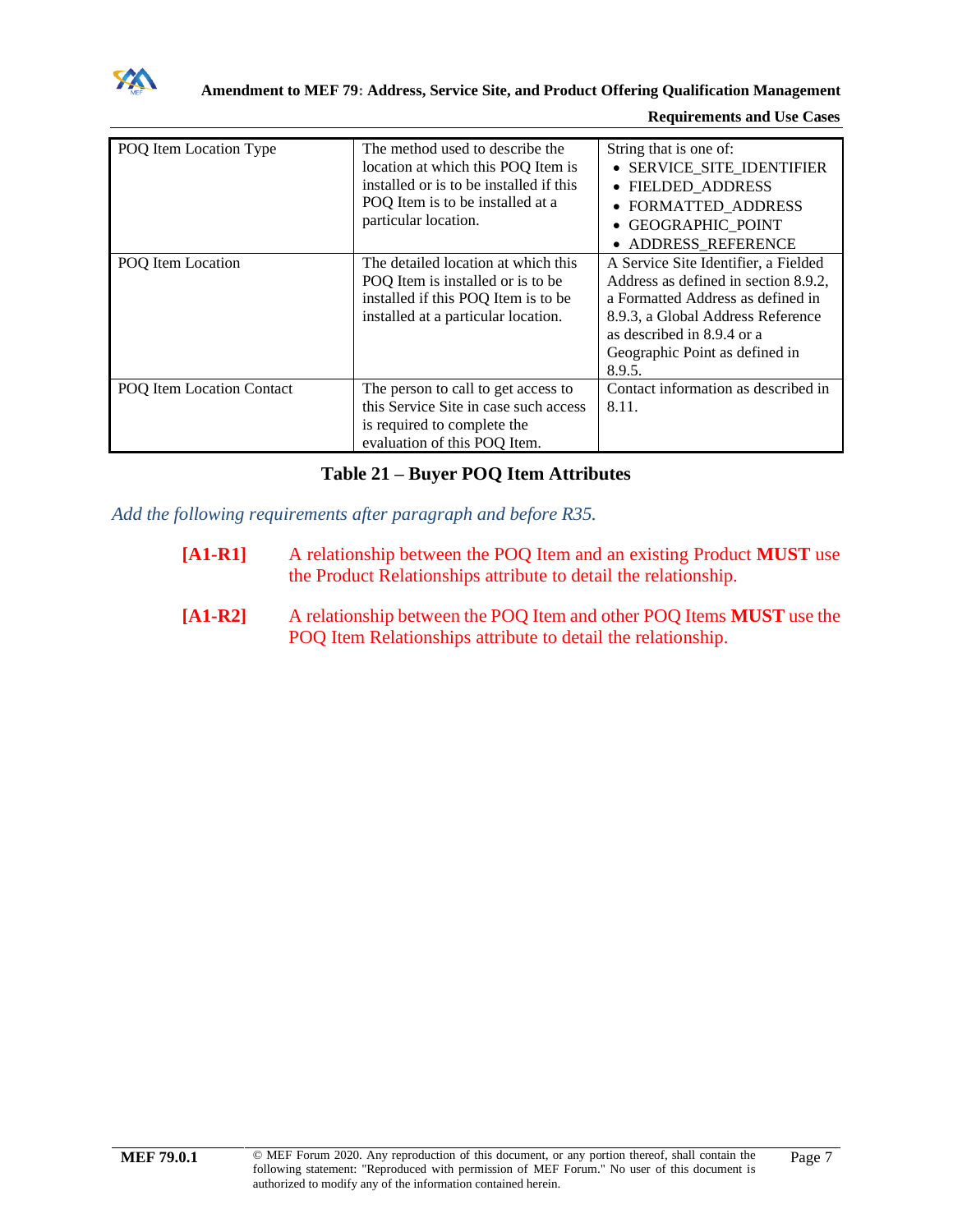

# <span id="page-11-0"></span>**7 Changes to Section 8.4.1.2**

*Replace Table 22 with the table below.*

| <b>Attribute</b>                  | <b>Description</b>                    | <b>Type</b>                            |
|-----------------------------------|---------------------------------------|----------------------------------------|
| <b>Related Item Type</b>          | Specifies whether this is a           | String that is one of:                 |
|                                   | relationship to another POQ Item in   | • POQ_ITEM                             |
|                                   | this POQ or to an existing Product.   | <b>PRODUCT</b>                         |
| <b>Related Product Identifier</b> | The A list of one or more Identifier  | <b>String-List</b>                     |
|                                   | of the related POQ item (unique       |                                        |
|                                   | within this POQ and assigned by the   |                                        |
|                                   | Buyer) or the Identifiers of the      |                                        |
|                                   | existing Products Product (unique     |                                        |
|                                   | within this Seller). When the Buyer   |                                        |
|                                   | provides multiple Related Product     |                                        |
|                                   | Identifiers the Seller processes the  |                                        |
|                                   | list as defined in the Product        |                                        |
|                                   | Specification.                        |                                        |
| <b>Relationship Nature</b>        | Specifies the nature of relationship  | String that is one of the relationship |
|                                   | to the related POQ item-Product.      | types specified in the Product         |
|                                   | The nature of required relationships  | Specification.                         |
|                                   | vary for Products of different types. |                                        |
|                                   | For example, a UNI or ENNI            |                                        |
|                                   | Product may not have any              |                                        |
|                                   | relationships, but an Access E-Line   |                                        |
|                                   | may have two mandatory                |                                        |
|                                   | relationships (related to the UNI on  |                                        |
|                                   | one end and the ENNI on the other).   |                                        |
|                                   | More complex Products such as         |                                        |
|                                   | multipoint IP or Firewall Products    |                                        |
|                                   | may have more complex                 |                                        |
|                                   | relationships. As a result, the       |                                        |
|                                   | allowed and mandatory                 |                                        |
|                                   | Relationship Nature values are        |                                        |
|                                   | defined in the Product Specification. |                                        |

#### **Table 22 – Product Relationship Attributes**

**[A1-R3]** The list of Related Product Identifiers **MUST** contain at least one value.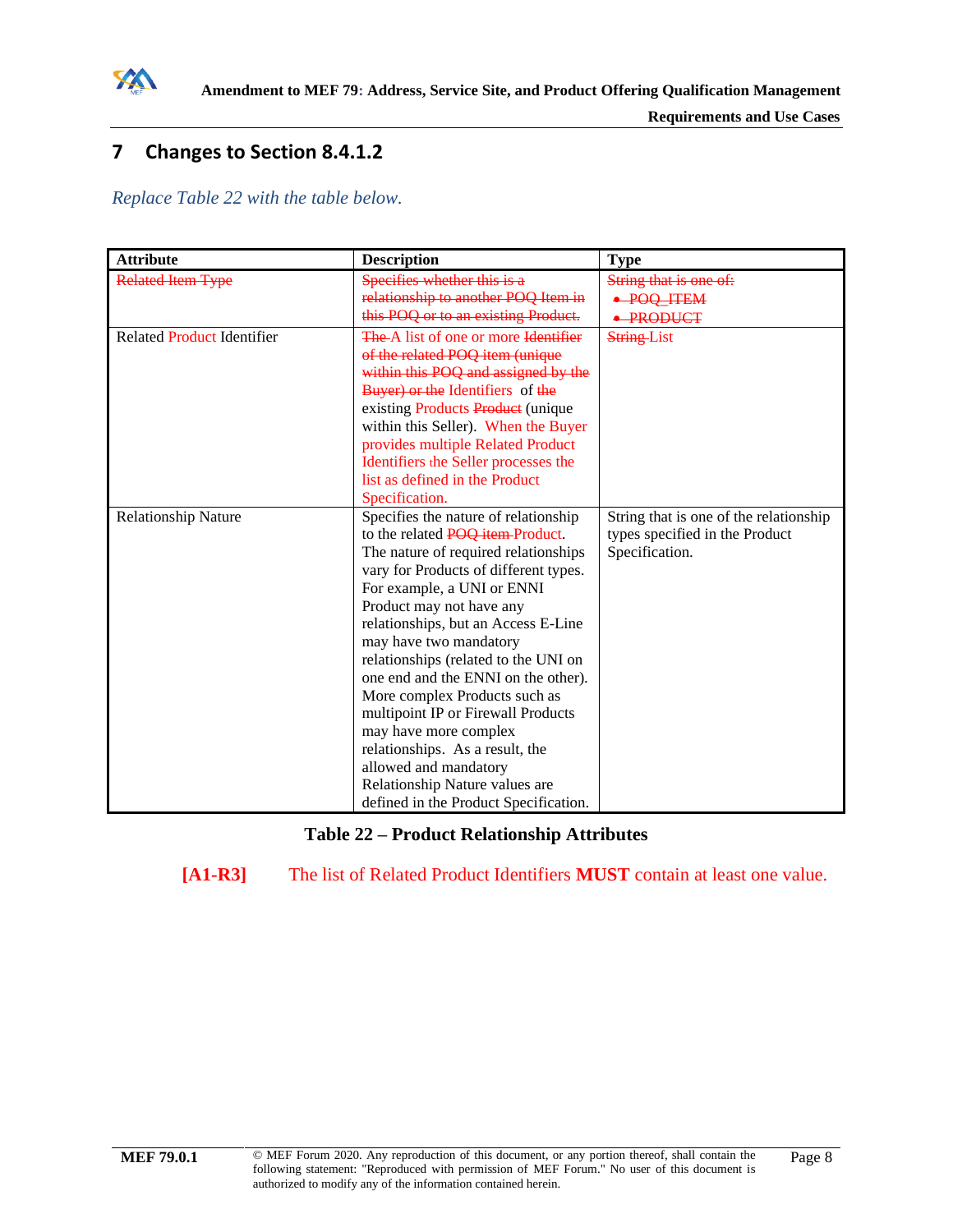

**[Requirements and Use Cases](#page-0-0)**

## <span id="page-12-0"></span>**8 New Section for POQ Item Relationship**

*Insert Section 8.4.1.3 after section 8.4.1.2.*

#### *8.4.1.3 Specification for POQ Item Relationship*

Table A1-1 defines the attributes used to define a POQ Item Relationship.

| <b>Attribute</b>                   | <b>Description</b>                    | <b>Type</b>                            |
|------------------------------------|---------------------------------------|----------------------------------------|
| <b>Related POQ Item Identifier</b> | An identifier of a related POQ Item   | <b>String</b>                          |
|                                    | (unique within this POQ Request).     |                                        |
| <b>Relationship Nature</b>         | Specifies the nature of relationship  | String that is one of the relationship |
|                                    | to the related POQ item. The nature   | types specified in the Product         |
|                                    | of required relationships vary for    | Specification.                         |
|                                    | Products of different types. For      |                                        |
|                                    | example, a UNI or ENNI Product        |                                        |
|                                    | may not have any relationships, but   |                                        |
|                                    | an Access E-Line may have two         |                                        |
|                                    | mandatory relationships (related to   |                                        |
|                                    | the UNI on one end and the ENNI       |                                        |
|                                    | on the other). More complex           |                                        |
|                                    | Products such as multipoint IP or     |                                        |
|                                    | Firewall Products may have more       |                                        |
|                                    | complex relationships. As a result,   |                                        |
|                                    | the allowed and mandatory             |                                        |
|                                    | <b>Relationship Nature values are</b> |                                        |
|                                    | defined in the Product Specification. |                                        |

#### **Table [A1-](#page-0-0)1 – POQ Relationship Attributes**

- <span id="page-12-1"></span>**[A1-R4]** A Buyer or Seller specifying a POQ Item Relationship **MUST** specify all of the attributes in Table A1-1.
- **[A1-R5]** The list of Related POQ Item Identifiers **MUST** contain at least one value.